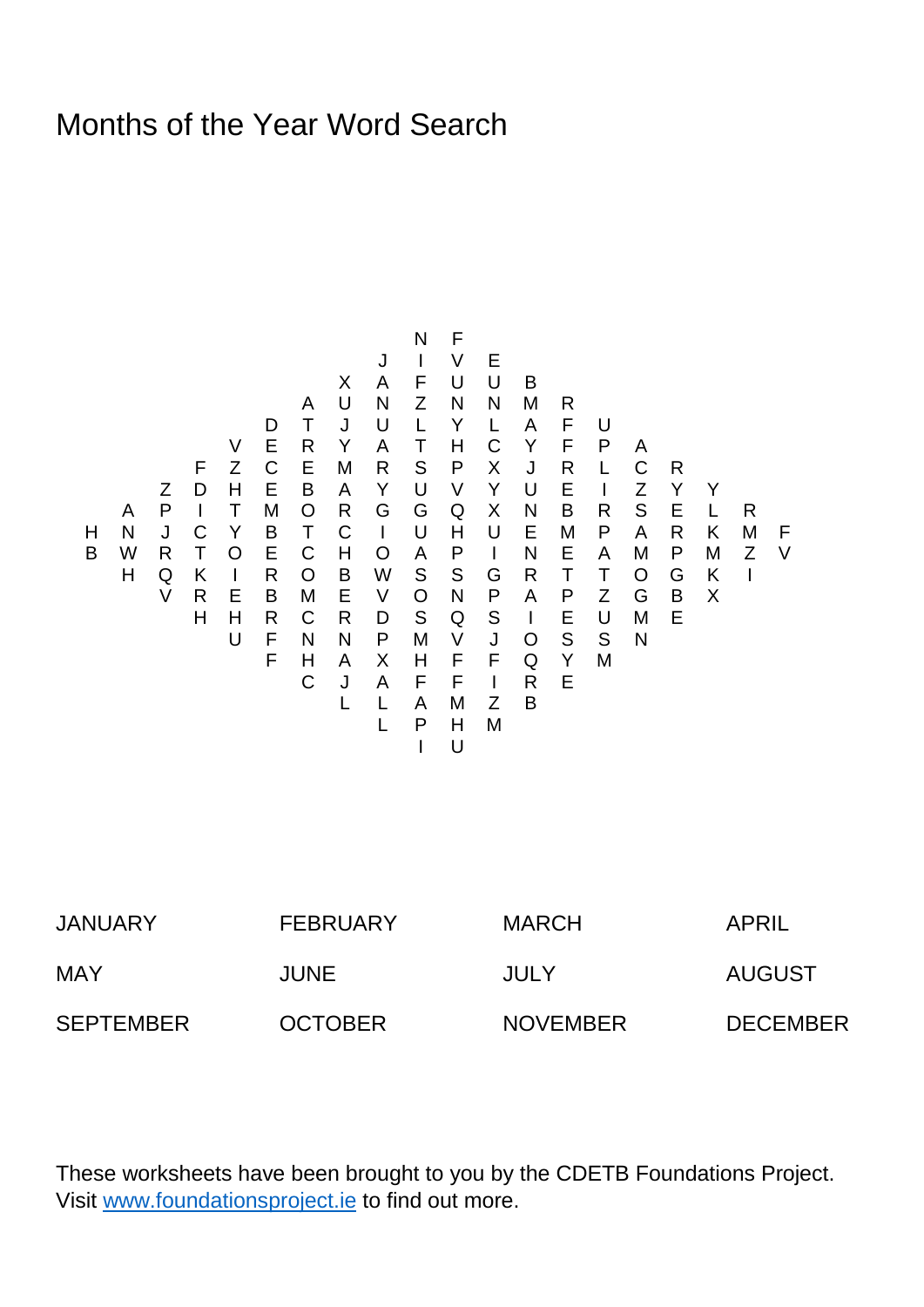#### Hard times



These are hard times we are living through. With the spread of Covid-19, our lives have been turned upside-down and a lot of our supports have been taken away.

#### Anxiety

If you are experiencing anxiety right now, this is normal. Anxiety can be a scary experience. But it is something that is trying to help us. Anxiety is telling us that danger is coming and we need to get ready.



What is the difference between fear and anxiety? If we see a snake, we feel fear. The threat is right in front of us. When we are worried that a virus might spread, we feel anxious. Anxiety is about something that hasn't happened yet.

We are getting lots of messages of 'danger' from the media. But it is important to try to look at the situation clearly and think about how real these dangers are.

#### Finding safety

It is important that we learn to assess what *is* happening, rather than getting lost in what *might* happen. Most of the time there is no danger here, right now.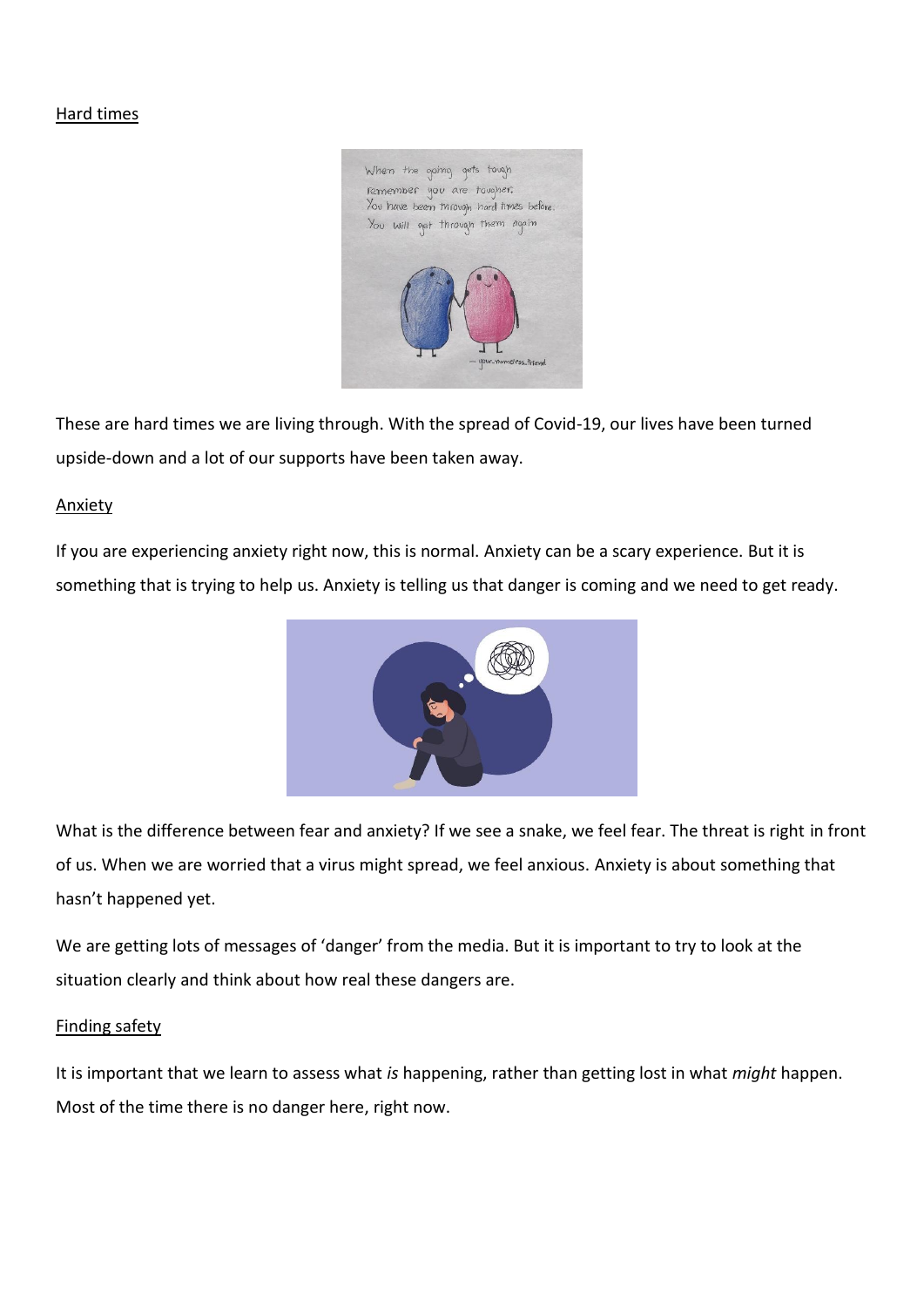

Anxiety is what we feel when we don't feel safe. To manage this, we need to look for signs of safety. My body might be telling me I'm in danger but if I look around what do I see? Right here, right now, what do I see, feel and hear in my environment? Is there any danger present?

Most of the time we are actually safe. The heart is beating, the body is breathing. There are signs all round of spring coming into bloom. If we are inside, we can notice that roofs and doors can create a feeling of protection and safety. Learning to notice these signs of safety can help ease anxious feelings.

### Control

Anxiety is also about a lack of control. We cannot control the future. Nor can we control a lot of things happening in the world. Focusing on what is outside of our control can lead to feeling anxious.



Instead we can focus on what we can control. We can't control the spread of the virus across the world but we can stop it spreading around us by staying at home and washing our hands. Focusing on this can make us feel strong and safe.

We might ask, 'What can I do right here, right now, to feel safer and more supported?' It might be something as simple as cooking a meal, exercising, or ringing a friend. Little actions can make a big difference.

Take care, Evan Dwan.